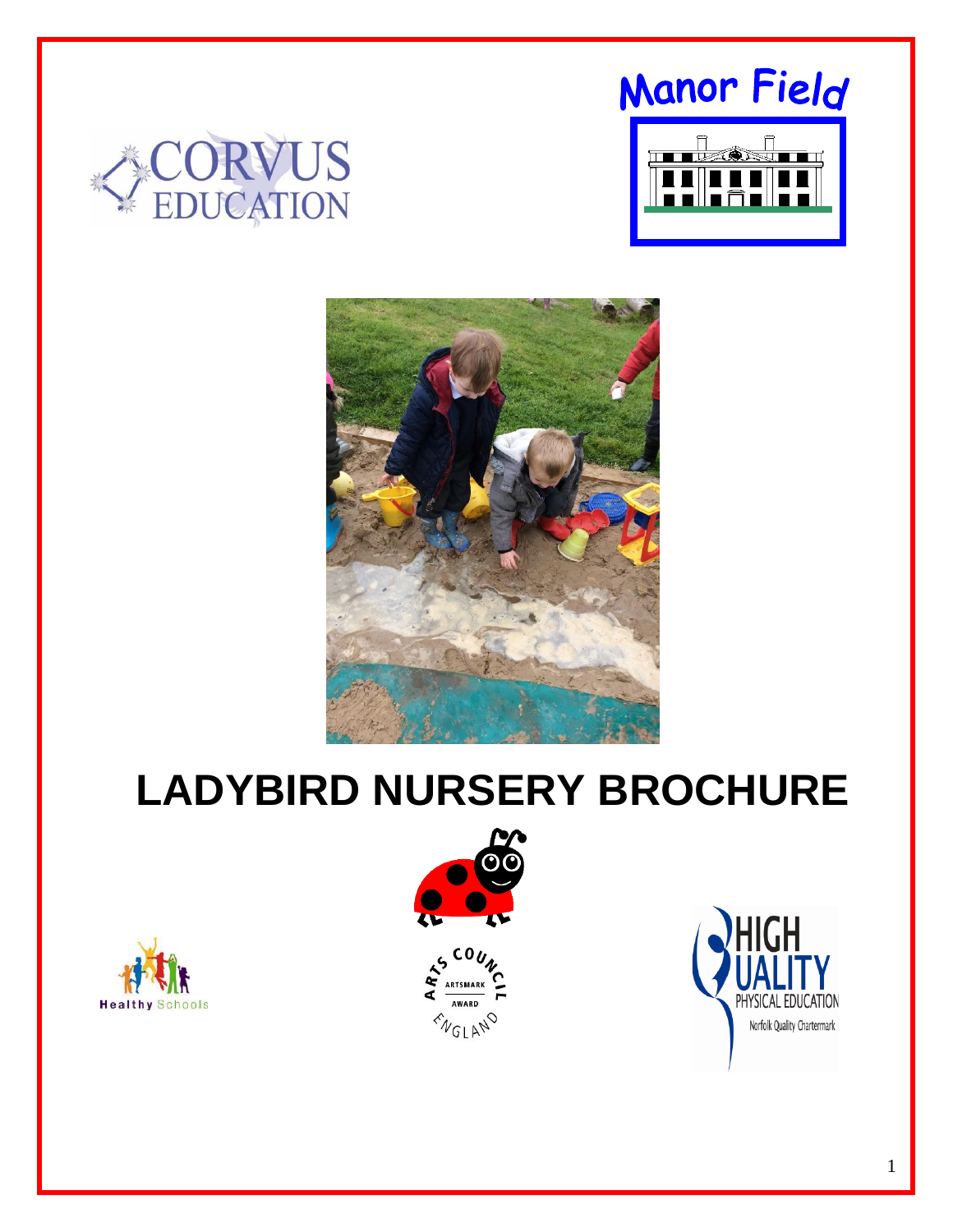#### **September 2021- July 2022**

**Manor Field Nursery is part of the Corvus Education Trust.**

**"Our schools are committed to providing a high quality education, promoting inclusion and embracing diversity"**

# **WELCOME TO MANOR FIELD LADYBIRD NURSERY**

## **MANOR ROAD LONG STRATTON NORWICH NR15 2XR**

#### **Telephone/Fax: (01508) 530356 E-mail:office@manorfield.norfolk.sch.uk**

## **Executive Headteacher: Mrs H Haines**

A very warm welcome to you and your child. We hope that you all enjoy your experience at Manor Field Infant and Nursery School, please do let us know if there is anything we could introduce or change to better meet your needs**.** We hope you find this brochure helpful and informative.

Our school website is [www.manorfield.norfolk.sch.uk.](http://www.manorfield.norfolk.sch.uk/) You will find our latest newsletter, school events, policies and general information not included within this brochure.

## **The Nursery Team**

Miss Lucy Howell Nursery Teacher

Mrs Rebecca Cox Teaching Assistant Mrs Karen Wigg Teaching Assistant

The Nursery is situated in a purpose built classroom joined to the Infant School. The children will have access to a fenced purpose built outdoor play area designed to encourage and develop imagination and skills.

The Nursery hours are:

8.45 a.m. - 11.45 a.m. - Morning session 12.15 p.m.  $\cdot$  3.15 p.m.  $\cdot$  Afternoon session

Lunch for children staying all day is 11.45am - 12.15pm. (Charged at £2.00 per day- Invoiced termly)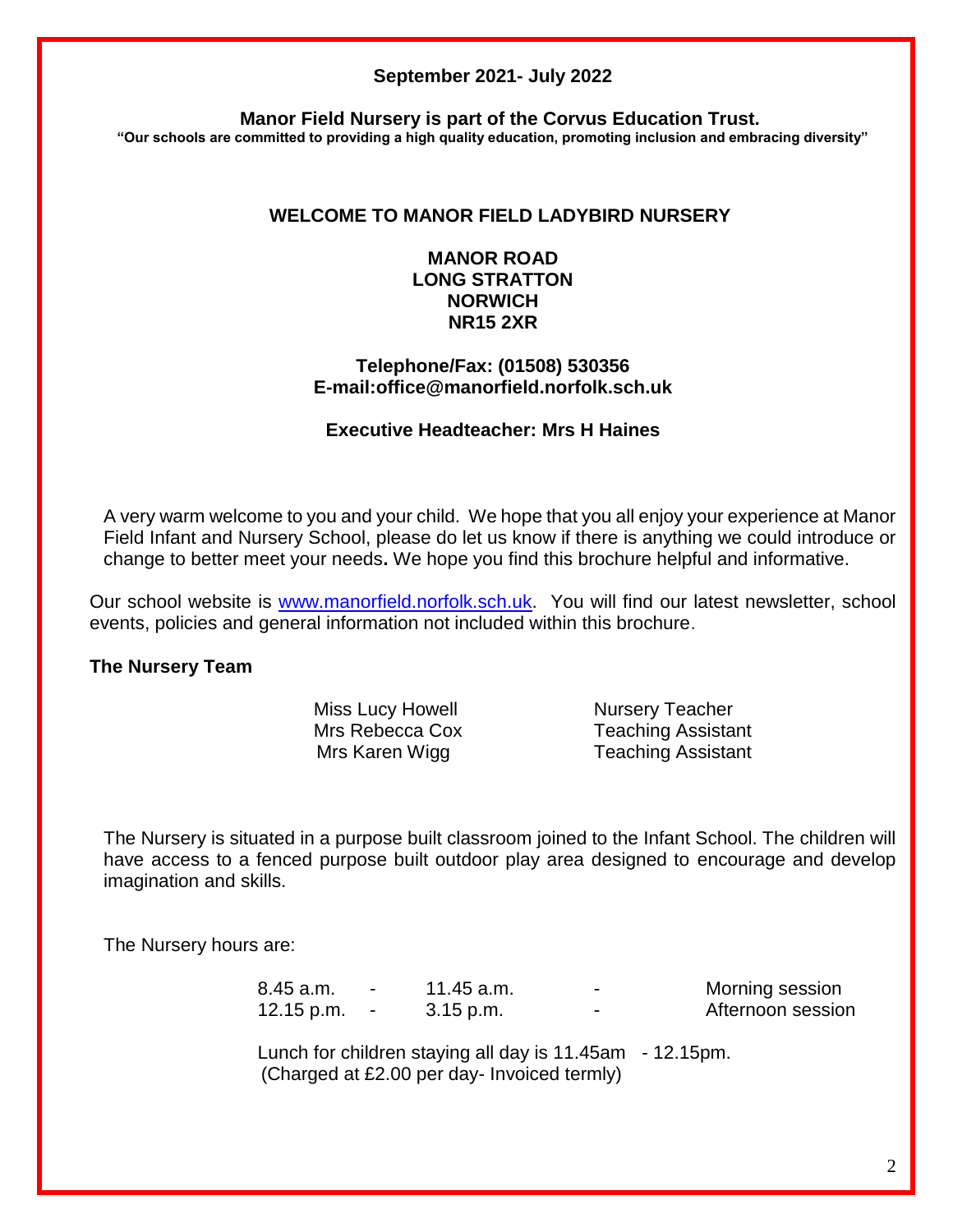## **Our Aims and Values**

We at Manor Field Nursery are fully committed to 'active learning' through play. Play . . . . .

- puts children in charge of their own learning
- enables children to make sense of their world
- encourages development of investigative skills
- is a natural process
- enables children to develop their personal qualities and operate at a higher level than may be expected
- enables children to practice recently learned and emerging skills
- enables children to talk or communicate by other means
- helps children develop social skills
- motivates children to learn
- is active and absorbing
- enables children to take risks and make mistakes
- encourages children to make choices and is self-motivating
- helps children come to terms with themselves, other people and the world
- offers children the chance to work through worrying experiences
- is fun, we all learn better when we enjoy what we are doing
- helps children release tension and get rid of frustration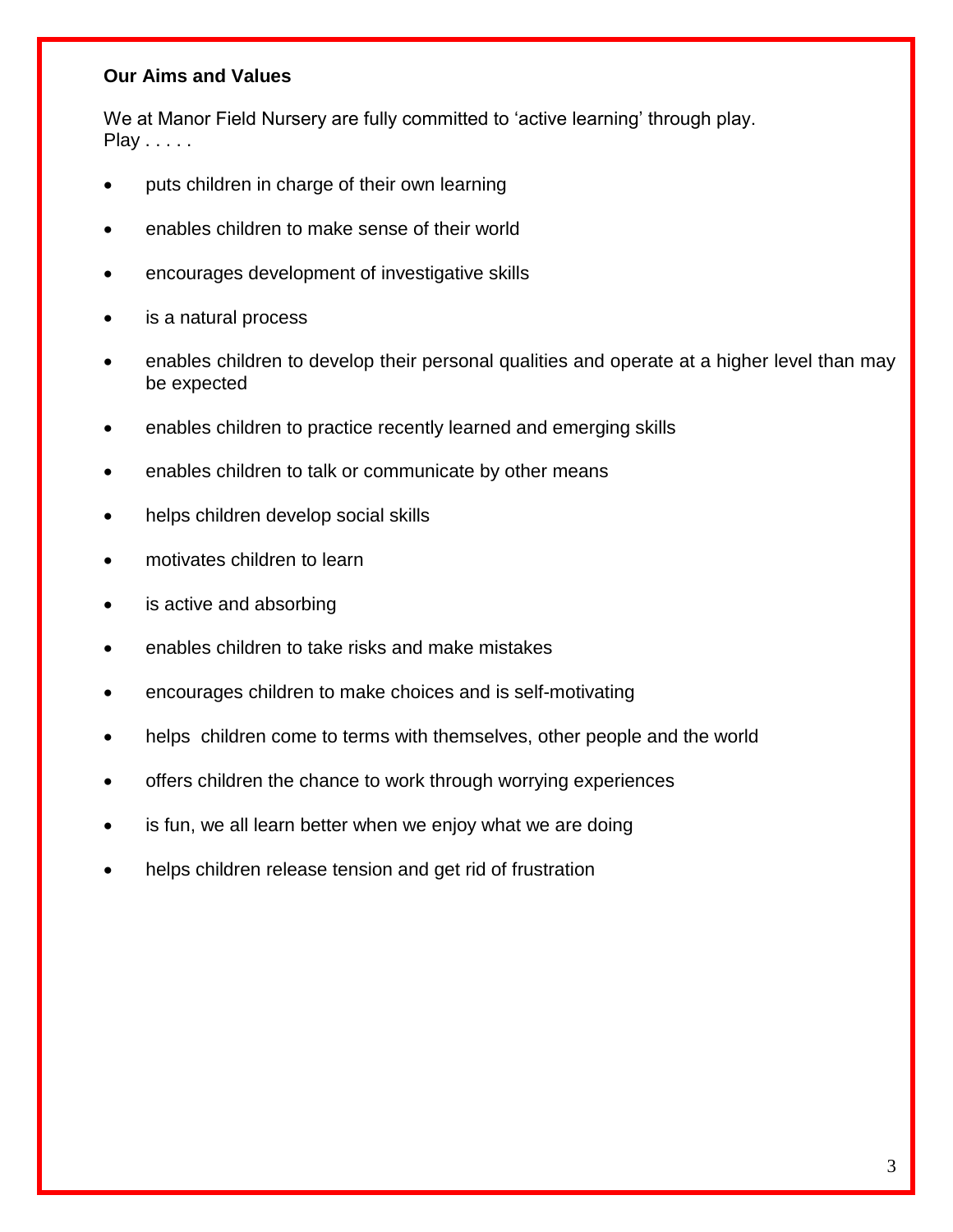Children will be given opportunities to experience a wide variety of situations and activities to help them

- become more independent
- explore and experiment
- watch
- listen
- communicate with both adults and other children
- have opportunity to repeat and practice

We have a wide range of both indoor and outdoor equipment to allow us to give the children experiences in all areas of the curriculum. All the children will be encouraged to share in all activities and these will be tailored to suit individual children's needs.

It is our aim to work as a team with you and your child to gain the best from their Nursery experiences. If you feel a need to contact the staff on any matter, do not hesitate to do so. We are usually available after your child's session or if not an appointment can be made. You will have the opportunity to attend a more formal meeting each term to discuss your child's progress in their Nursery Year. Your child will be allocated a 'key person' who will observe them regularly and plan activities and experiences to meet their learning needs.

#### **Preparing for Nursery**

#### **Parent, Child and Teacher Meeting**

Once your child has been offered a place at Nursery, an appointment will be arranged for you to meet with Miss Howell. This is a time for us to begin to learn about each other. We can meet your child at school, or on his/her own ground if you prefer, and talk about the things that will be available to them at Nursery. We can discuss likes and dislikes, special talents and needs. Hopefully it will be a relaxed time for us to answer any queries you might have and so prepare for a happy transition from home to Nursery.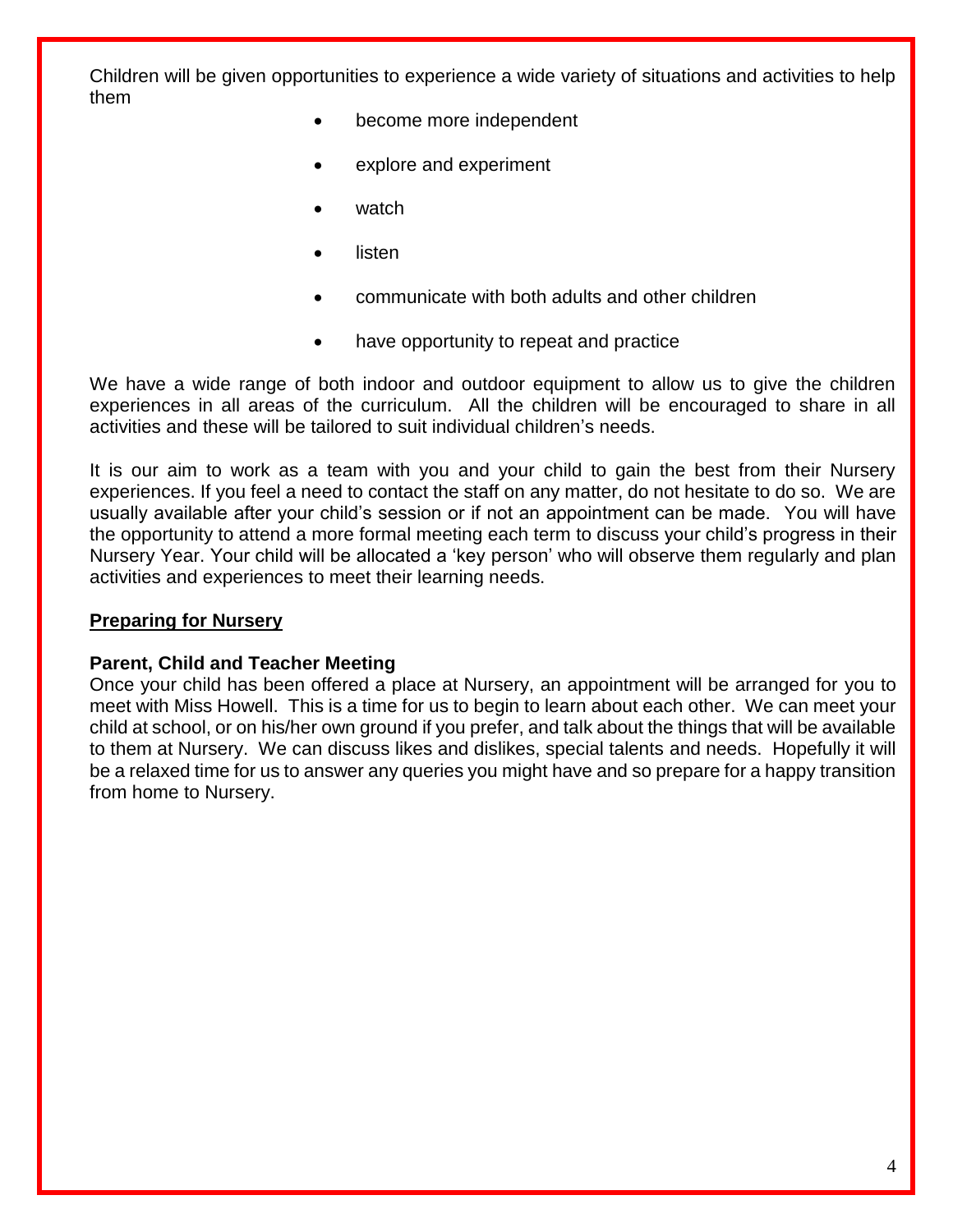#### **What you can do to help at home**

- encourage independence in dressing and toileting
- share books and talk about experiences and interests
- help your child complete the scrapbook 'My Special Book' provided on The home/school visit
- when you write with your child please could you use lower case letters, not capital letters. Capitals should only be used on the initial letter of names
- When discussing letters and words, please use the letter sound as well as the letter name
- enjoy stories together

## SAFEGUARDING

The safety of children whilst at school is of paramount importance to us and we make all decisions based on the first priority of keeping the children safe. All adults who come into the school are provided with safeguarding induction information and advised who to contact should they have any concerns. If you are concerned in any way or have suggestions as to how we could improve our safeguarding please contact the Head Teacher. A full copy of the safeguarding policy is available on request.

Designated Safeguarding lead is: **Mrs Heather Haines** Deputy Safeguarding Lead is: **Mrs Laura Turk** Alternative Designated Safeguarding Officers are: **Mrs Jenny Kirk** and **Mrs Rebecca Anderson**

The Safeguarding Governor is **Mrs Chris Nicholls**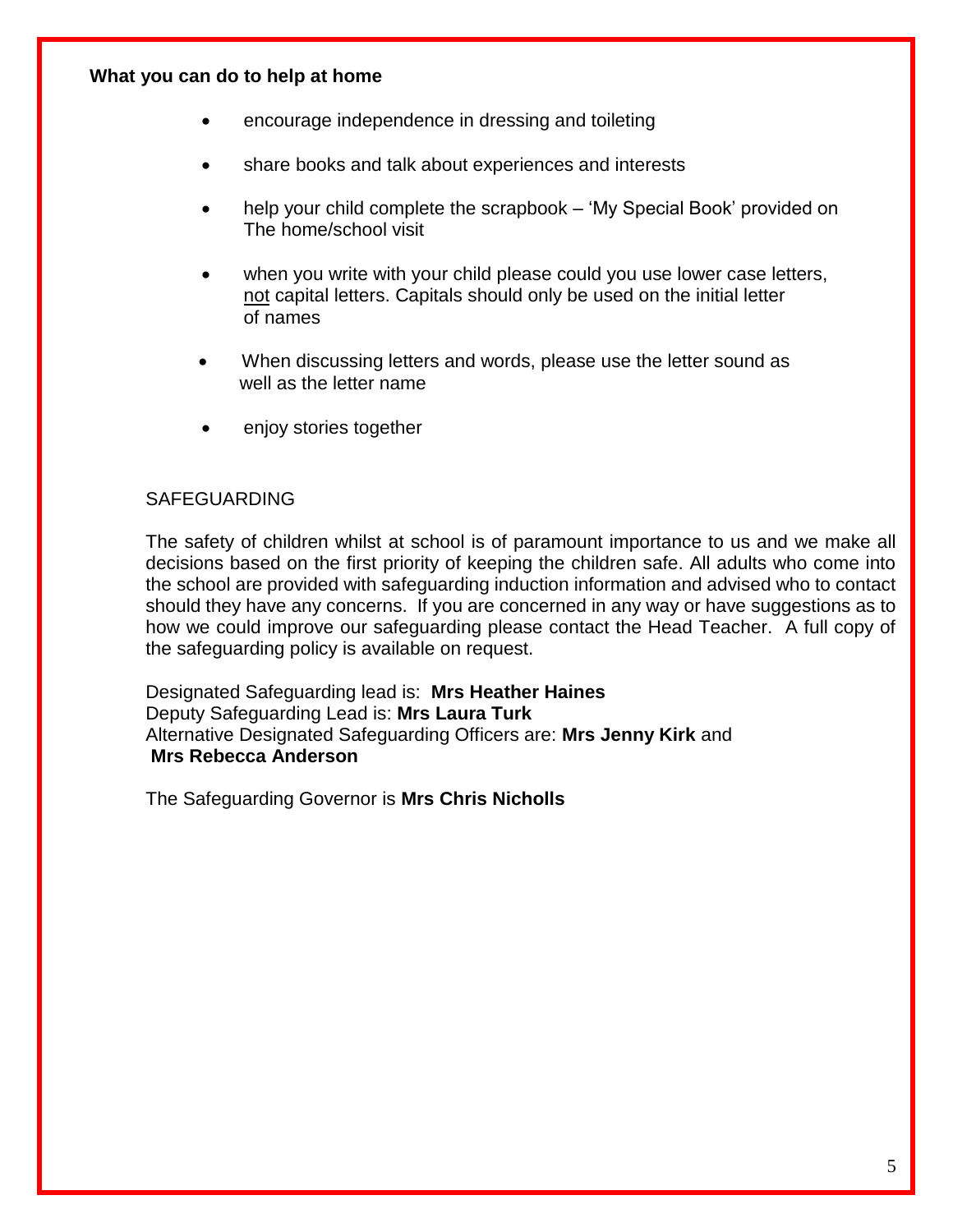# **The Early Years Foundation Stage Curriculum**

Young children are constantly encountering new experiences and seeking to make sense of what is new to them. In order to build upon what they already know, they learn through a variety of different learning styles. Playing, talking, listening, questioning, observing, experimenting, testing and repeating are all ways in which children are able to consolidate their learning. It is with this in mind that he Foundation Stage Curriculum has been developed. Learning takes place both indoors and outdoors and is often led by the children. Adults in the classroom work with the children on small group activities and then children are able to access the other indoor and outdoor activities. Learning through play, is at the heart of the Early Years Foundation Stage curriculum.

The Early Years Foundation Stage Curriculum is applicable to children from Birth to the end of their Reception Year in school. The seven areas of learning within the Foundation Stage are: Prime areas of learning

- Personal, Social and Emotional Development
- Communication and Language
- Physical Development

Specific Areas of learning

- Literacy
- Mathematical Development
- Understanding the World
- Expressive Arts and Design

# **Personal, Social and Emotional Development**

Successful personal, emotional and social development is critical for young children. It affects all aspects of their lives and all areas of their learning. It is all about them having belief in themselves, developing social competence, developing respect for others and a positive disposition to learn.

## **Communication and Language**

Learning in this area includes speaking and listening for a variety of purposes and situations.

## **Physical Development**

Physical development in the Foundation Stage is about improving the children's skills of coordination, control, movement and manipulation. The children feel the benefits of physical exercise. They also gain confidence in what they can do.

## **Literacy**

Children learn to write for a variety of purposes. They are read to and learn to read a wide range of books and texts as well as developing the skills that they need to become independent writers.

## **Mathematical Development**

Children's mathematical development comes from being immersed in a rich and interesting environment. They need to become confident and competent in learning and using key Mathematical skills. This aspect of learning involves the children in counting, sorting, matching, looking for patterns and relationships and working with number, shapes, space and measure.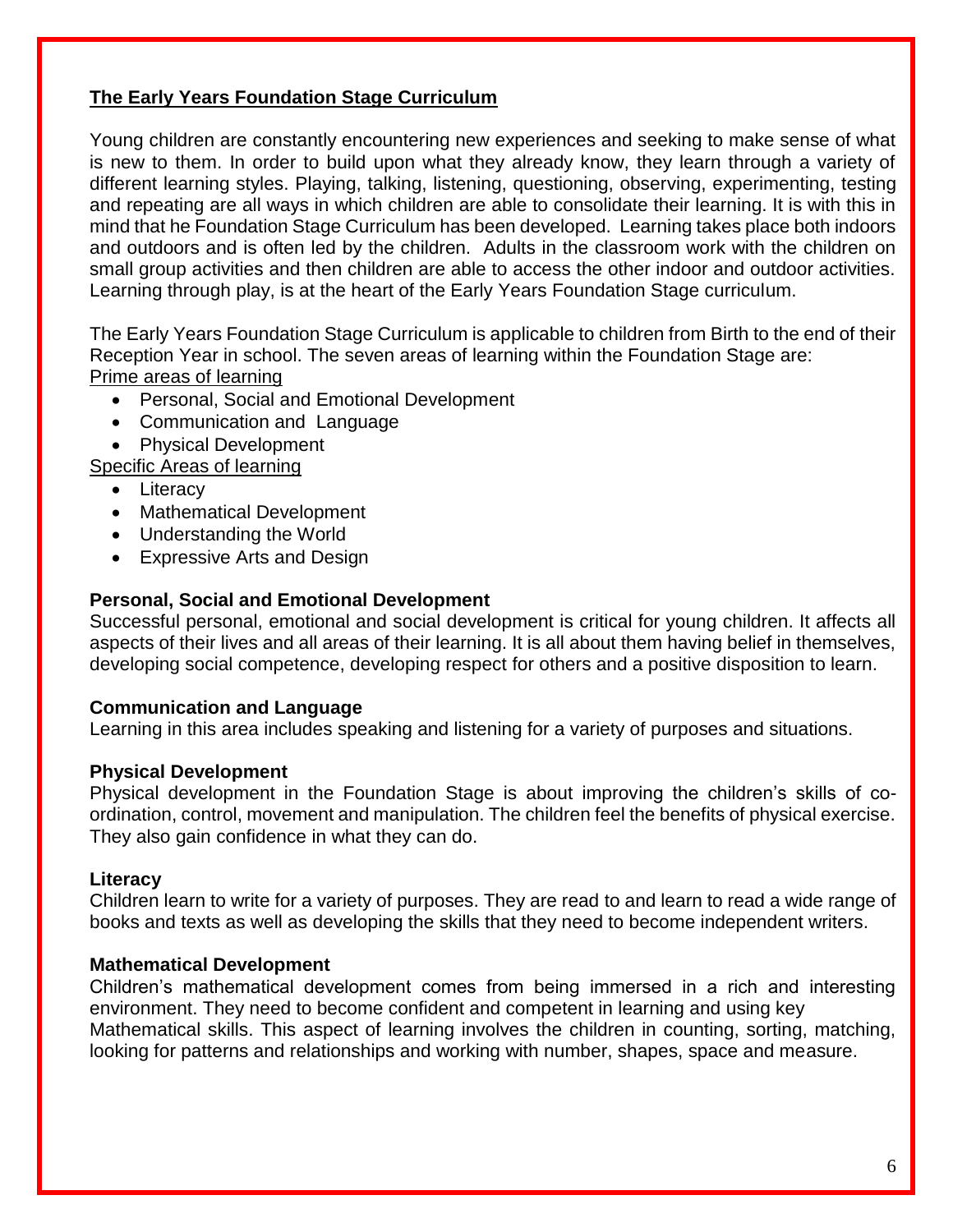#### **Understanding the World**

This area of the curriculum focuses upon the children developing the knowledge, skills and understanding that help them to make sense of their world. It forms a sound foundation for later work in science, design technology, history, and geography and information technology. Activities are based on a wide range of first-hand experiences that promote exploration, problem solving and decision making.

#### **Expressive Arts and Design**

It is through creative development that children are able to make connections between one area of learning and another. This area of learning includes dance, drama, role-play, art, music and imaginative play.

#### **Assessment**

The seven areas of the Foundation Stage Curriculum are the basis of our assessment of your child's progress whilst in their reception year at school. Assessment is informal and ongoing, taking place during the course of an ordinary day.

#### **Keeping you informed**

We try to keep you fully informed about what is going on in school. Every Friday, you will receive a school newsletter. You can request to receive this via email. Please ask if you do not receive one.

Activities that the children are involved in, are displayed on the classroom windows so that you know the areas that will be covered over the term.

When you and your child first come into nursery, It is important to spend time in assisting your child in making his/her first choice of activity, talking about what they could do within each area and helping him/her to vary their routine.

The children have a balance between teacher directed and self-chosen activities during the session. These activities are planned from core stories as well as child initiated interests.

Each child is allocated a key person who will form a close relationship with that member of staff. This relationship will form an important part of observations and planning.

Observation is a very important part of the teaching and learning experience. Your child will be observed regularly in order to ensure that the curriculum meets their individual needs and opportunities are given for each child to build on their previous learning at a pace appropriate for them.

We have a snack time during the session where the children are given a wide variety of fruit and fruit juices and other healthy snacks. We ask for a contribution of £3.00 per half term to cover the cost of this. This may be paid half-termly or termly but in a named envelope please. Any monies left will be used to provide extra materials for the children's activities such as cooking, gardening etc.

All sessions will close with either a story or songs. We regard tidying away of activities as all part of the learning process and all children will be expected to participate!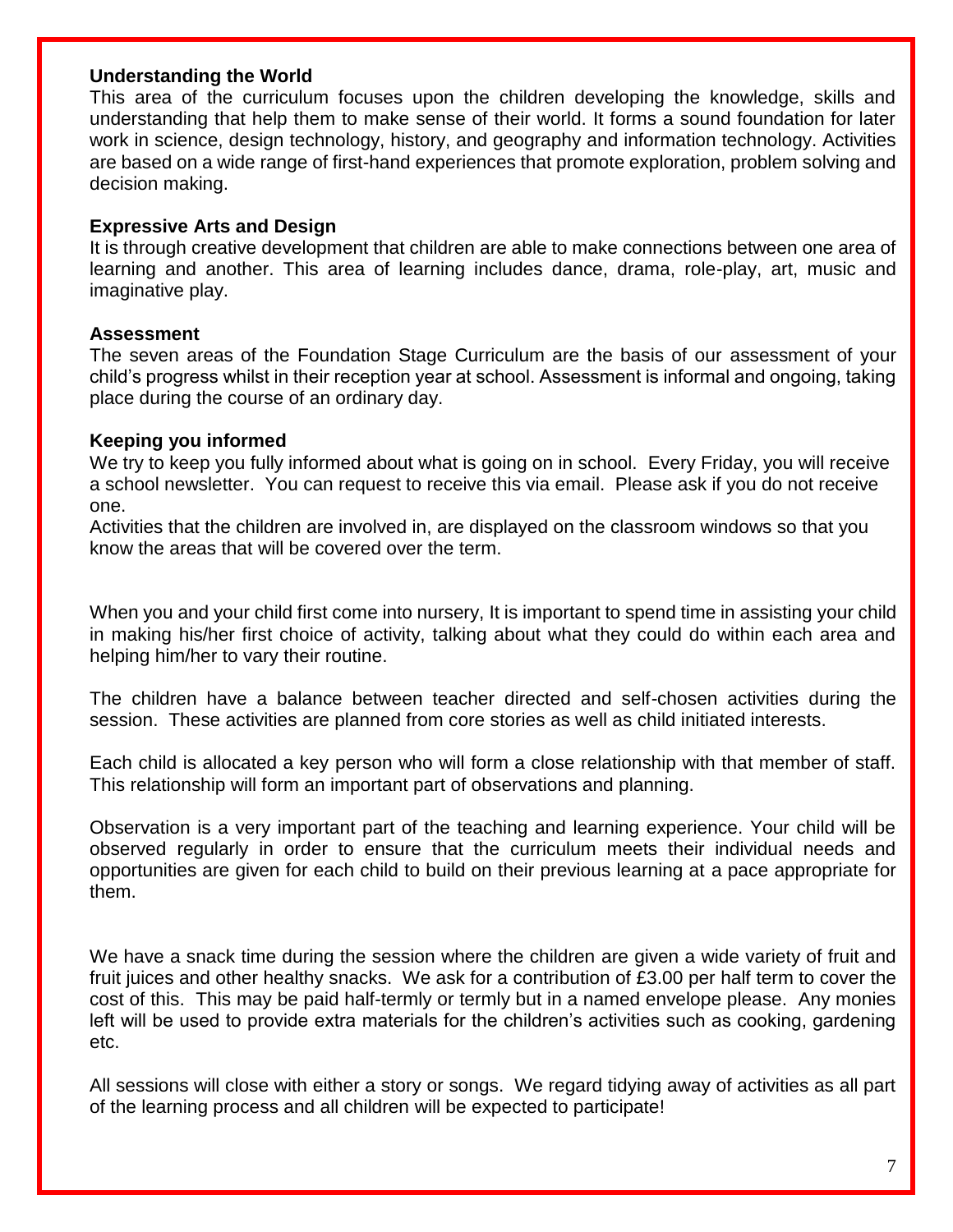#### **Absence**

If your child has to be away from school due to illness please let us know by 9am on the first morning by phoning or e-mailing office@manorfield.norfolk.sch.uk

If your child has been sick or has diarrhoea please keep him/her at home for 48 hours after the last incidence. Being unwell at school can be very distressing for a child and is also likely to spread the problem to other children and staff.

Planned absence from school must be authorised by the Head Teacher. She is only able to authorise absence in **exceptional circumstances.**

Nursery children are expected to attend all sessions that are allocated to them.

## **Arrival**

Please make your way to the rear of the school building to the nursery classroom and wait outside for the doors to be opened.

## **Breakfast Club**

We have an excellent breakfast club which runs from 7.45am to 8.45am Monday to Friday. Pupils from both Manor Field Infant and Nursery School and St Marys Junior School are welcomed with those at the Junior School being escorted to school at the appropriate time. All children are provided with a range of healthy breakfast choices and there is time for playing. The current cost per session is £4.00 and places can be booked via the school office.

# **Clothing**

Pupils are encouraged to wear clothes that are suitable and appropriate for nursery. They will be involved in many creative activities and these can prove rather messy. We provide aprons, however it would be helpful if you could send a change of clothing (in your child's bag) in case of accidents.

Nursery sweatshirts with the school logo on can be purchased online from www.myclothing.com Or in person from Stevenson's, 67 Ber Street, Norwich (telephone no. 01603 622355) <https://www.stevensons.co.uk/Schools/manorfield-infant-and-nursery-school/407> Please ensure all clothing is clearly named.

Pupils with hair that is shoulder length or longer are expected to wear it tied back during the school day. Unfortunately, any personal property which children bring into school is not covered by the Schools Insurance Policy.